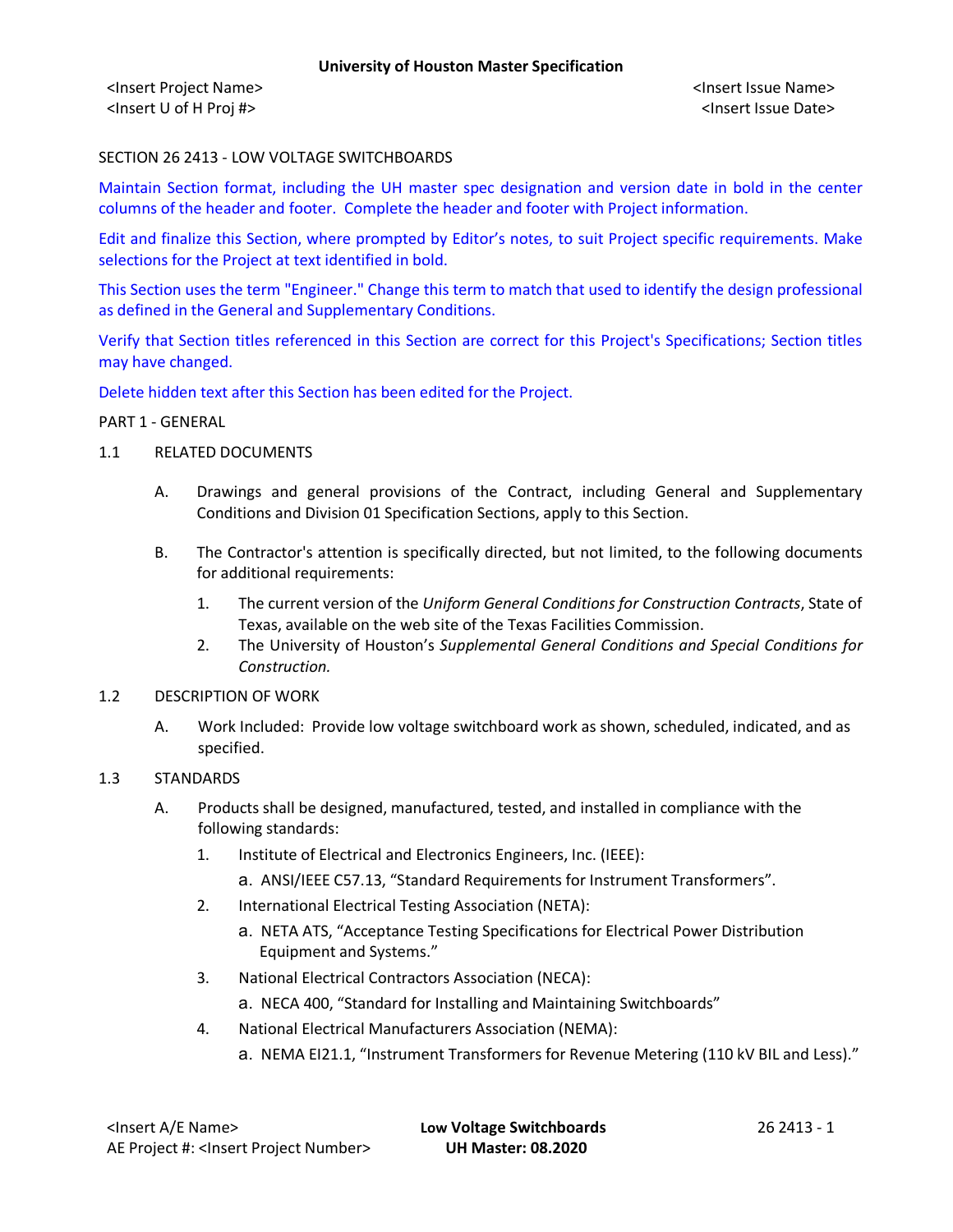<Insert Project Name> <Insert Issue Name> <Insert U of H Proj #> <Insert Issue Date>

- b. NEMA KS1, "Enclosed and Miscellaneous Distribution Equipment Switches (600 Volts Maximum)"
- c. NEMA PB 2, "Dead-front Distribution Switchboards."
- d. NEMA PB 2.1, "General Instructions for Proper Handling, Installation, Operation and Maintenance of Dead-front Distribution Switchboards Rated 600 Volts or Less."
- 5. National Fire Protection Association (NFPA):
	- a. NFPA 70, "National Electrical Code" (NEC)
	- b. NFPA 70B, "Electrical Equipment Maintenance"
	- c. NFPA 70E, "Standard for Electrical Safety in the Workplace"
- 6. Underwriters Laboratories, Inc. (UL):
	- a. UL 98, "Standard for Enclosed and Dead-Front Switches"
	- b. UL 489, "Standard for Molded-Case Circuit Breakers and Circuit Breaker Enclosures"
	- c. UL 891, "Standard for Dead-Front Switchboards"
	- d. UL 943, "Standard for Ground-Fault Circuit Interrupters"
	- e. UL 1449, "Standard for Surge Protective Devices"

# 1.4 QUALITY ASSURANCE

- A. Manufacturers: Provide products complying with these specifications and produced by one of the following:
	- 1. Eaton.
	- 2. ABB.
	- 3. Square D Company.
	- 4. Siemens.
- B. UL Labels: Provide switchboards that have been UL-labeled for service entrance and meet applicable requirements of UL 891.
- C. Interrupting Ratings: Short circuit analysis and coordination study specified in Section 26 0573 "Power Systems Studies" shall be completed and submitted with switchboard submittal to confirm interrupting rating of submitted equipment is adequate for the point of application in the electrical distribution.

# 1.5 SUBMITTALS

- A. Shop Drawing submittals shall include, but not be limited to, the following:
	- 1. Switchboard cut sheets with all bus and overcurrent device ratings, capacities, characteristics, features and associated accessories clearly indicated. Cut sheets shall include information on switchboard indicating instruments and instrument transformers.
	- 2. Submit dimensioned drawings of switchboard showing accurately scaled basic units including, but not limited to, auxiliary compartments and components. **[Document provisions for future bus extension.]**
	- 3. Submit schematics and wiring diagrams for metering and controls.
	- 4. The Short Circuit Analysis, Protective Device Coordination Study, **[Emergency Power System Selective Coordination Study]** and Arc Flash and Electrical Hazard Studies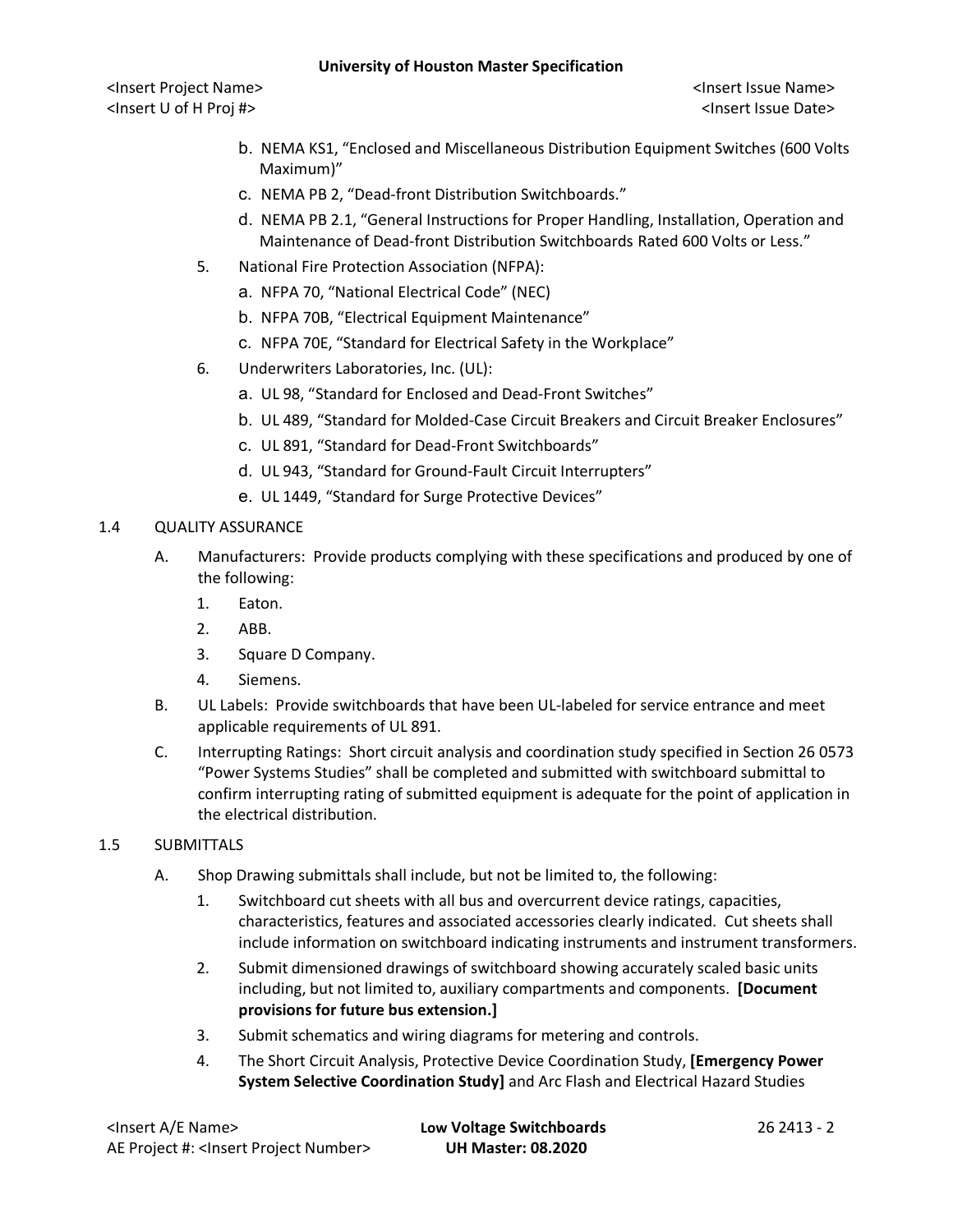<Insert Project Name> <Insert Issue Name> <Insert U of H Proj #> <Insert Issue Date>

specified in Section 26 0573 "Power Systems Studies" shall be completed and submitted prior to submitting submittals for this section.

5. Additional information as required in Section 26 0001 "Electrical General Provisions."

# 1.6 DELIVERY, STORAGE AND HANDLING

- A. Deliver switchboards in factory-fabricated water-resistant wrapping and mounted on shipping skids.
- B. Handle in accordance with NEMA PB2.1 to avoid damage to material components, enclosure, and finish. Switchboard shall be provided with adequate lifting means.
- C. Store in a clean, dry space and protect from the weather. Maintain factory-wrapping or provide an additional heavy canvas or plastic cover.
- D. Inspect and report any concealed damage or violation of delivery, storage, and handling requirements to the Engineer.

# PART 2 - PRODUCTS

# 2.1 MATERIALS AND COMPONENTS

A. General: Except as otherwise indicated, provide switchboard manufacturer's standard materials and components as indicated by his published product information, designed and constructed as recommended by the manufacturer and as required for a complete installation.

### 2.2 DEAD-FRONT DISTRIBUTION SWITCHBOARDS

- A. General: Provide a factory-assembled, dead-front, **[NEMA Type 1] [outdoor weatherproof]** construction, metal-enclosed, self-supporting switchboard in compliance with UL891. Switchboard voltage, phase, ampacity and short circuit bracing is as shown on the drawings.
	- 1. Switchboard shall consist of the required number of front and rear aligned vertical sections bolted together to form one metal-enclosed rigid switchboard. The switchboard shall be designed as a free-standing board with front and rear access.
	- 2. Switchboard shall include all protective devices and equipment as shown with necessary interconnections, instrumentation, and control wiring. Small wiring, necessary fuse blocks, and terminal blocks within the switchboard shall be furnished. All groups of control wires leaving the switchboard shall be furnished with terminal blocks with suitable numbering strips.
	- 3. Switchboards shall have provisions for future expansion at a minimum of 30% physical space and ampacity.
- B. Enclosure Construction: The switchboard framework shall be fabricated on a die-formed steel base or base assembly, consisting of formed steel and commercial channel welded or bolted together to rigidly support the entire shipping unit for moving on rollers and floor-mounting. The framework shall be formed code gauge steel, rigidly welded and bolted together to support all coverplates, busing and component devices during shipment and installation.
	- 1. NEMA Type 1 switchboard sections shall have an open bottom and individually removable top plates for installation and termination of conduit. Top and bottom conduit areas shall be clearly shown and dimensioned on the shop drawings. All front plates used for mounting meters, selector switches or other front-mounted devices shall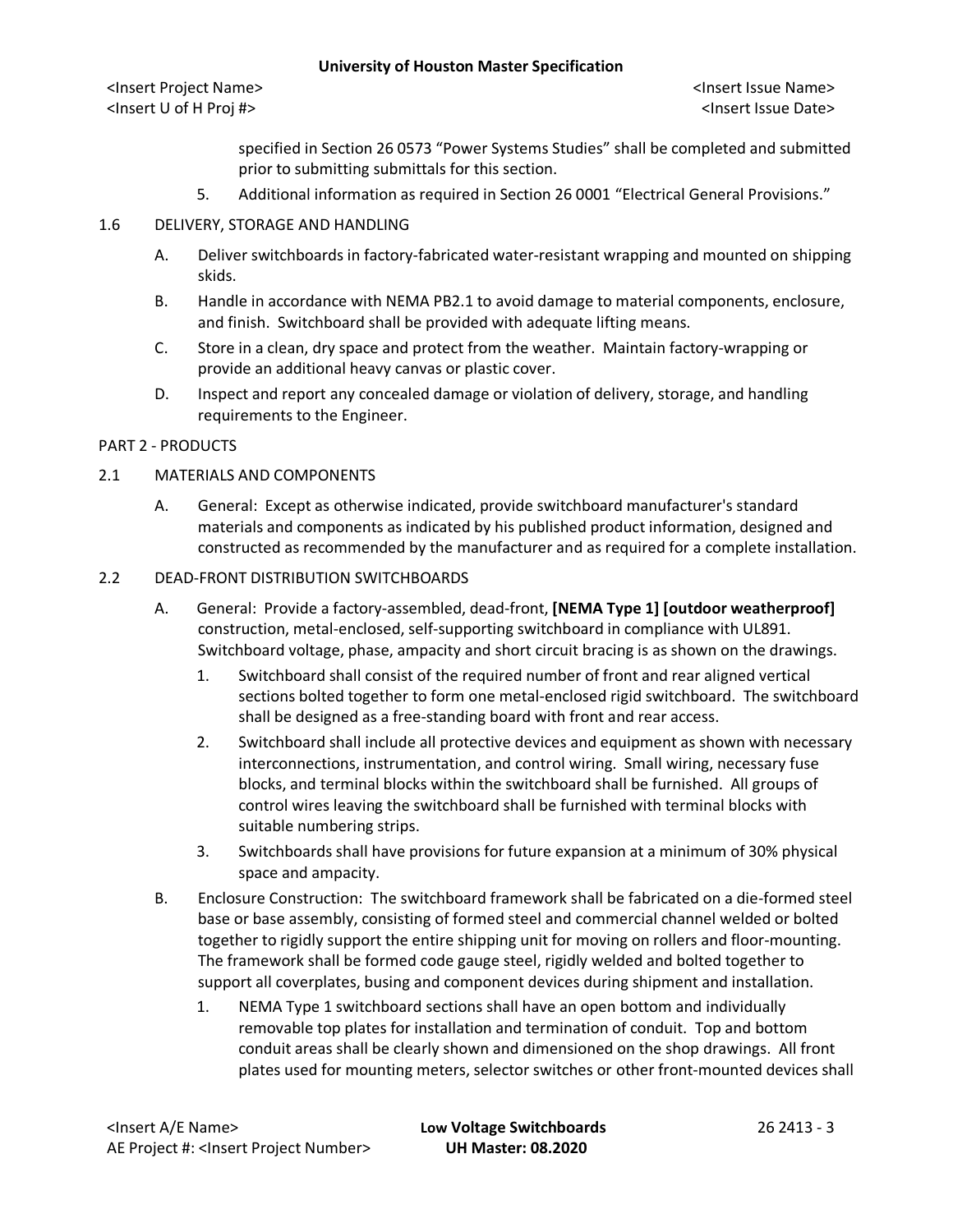<Insert Project Name> <Insert Issue Name> <Insert U of H Proj #> <Insert Issue Date>

be hinged, with all wiring installed and laced and with flexibility at the hinged side. All closure plates shall be screw removable and small enough (weigh no more than 50 lbs.) for easy handling by one person. Furnish bus stubs, factory-fabricated with unit, on top of switchboard for proper entrances and exits of busway when shown on the Drawings.

- 2. **[Outdoor weatherproof enclosures shall be provided for switchboard sections as scheduled or shown on the Drawings.]** Furnish bus stubs, factory-fabricated with the enclosure for proper entrance and exit of busway when shown on the Drawings.
- 3. All steel surfaces shall be chemically cleaned and treated to provide a bond between paint and metal surfaces to prevent moisture entrance and rust formation under the paint film. The paint finish shall be manufacturer's standard gray enamel over a rust inhibiting phosphate primer, ANSI #49.
- C. Busing: The switchboard busing shall be silver-plated copper of 98 percent conductivity, and of sufficient cross-sectional area to continuously conduct rated full load current with a maximum temperature rise of 65°C above an ambient temperature of 40°C.
	- 1. The busbars shall be rigidly braced to comply with the integrated equipment rating of the switchboard. The main horizontal busbars between sections shall be located on the back of the switchboard to permit maximum available conduit area. The horizontal main busbar supports, connections, and joints shall be bolted, as required, so as not to require periodic maintenance. All bolted joints shall be bolted with medium carbon steel, zinc or cadmium-plated hardware equipped with lock washers and torqued to the manufacturer's recommended settings (usually ASTM standards). All bolted connections shall have Belleville washers and witness torque by authority having jurisdiction.
	- 2. Buses shall be arranged A-B-C, left-to-right, top-to-bottom, and front-to-rear throughout. A ground bus shall be secured to each vertical section structure and extend the entire length of the switchboard and size per current NEC and UL 891. Neutral busing, where installed, shall be full capacity rated, tapered bus is not permitted, unless noted otherwise.
	- 3. Where "space" is shown on one-line drawings, space shall be bused for installation of future switches sized as shown. Add spare buss fingers, coordinate with maximum size of space.
	- 4. Service switchboard busing shall have lug provisions, where shown, for connection of fire pump feeders ahead of all other circuits.
- D. Integrated Equipment Rating: Each switchboard, as a complete unit, shall be given a single integrated equipment rating by the manufacturer. The integrated equipment short circuit rating shall certify that all equipment is capable of withstanding the stresses of a fault equal to that shown in RMS symmetrical amperes. Such ratings shall have been established by actual tests by the manufacturer on similar equipment construction as the subject switchboard. This test data shall be available and furnished, if requested, with or before the submittal of shop drawings.
- E. Indicating Instruments: Provide indicating instruments as specified, scheduled or shown on the Drawings: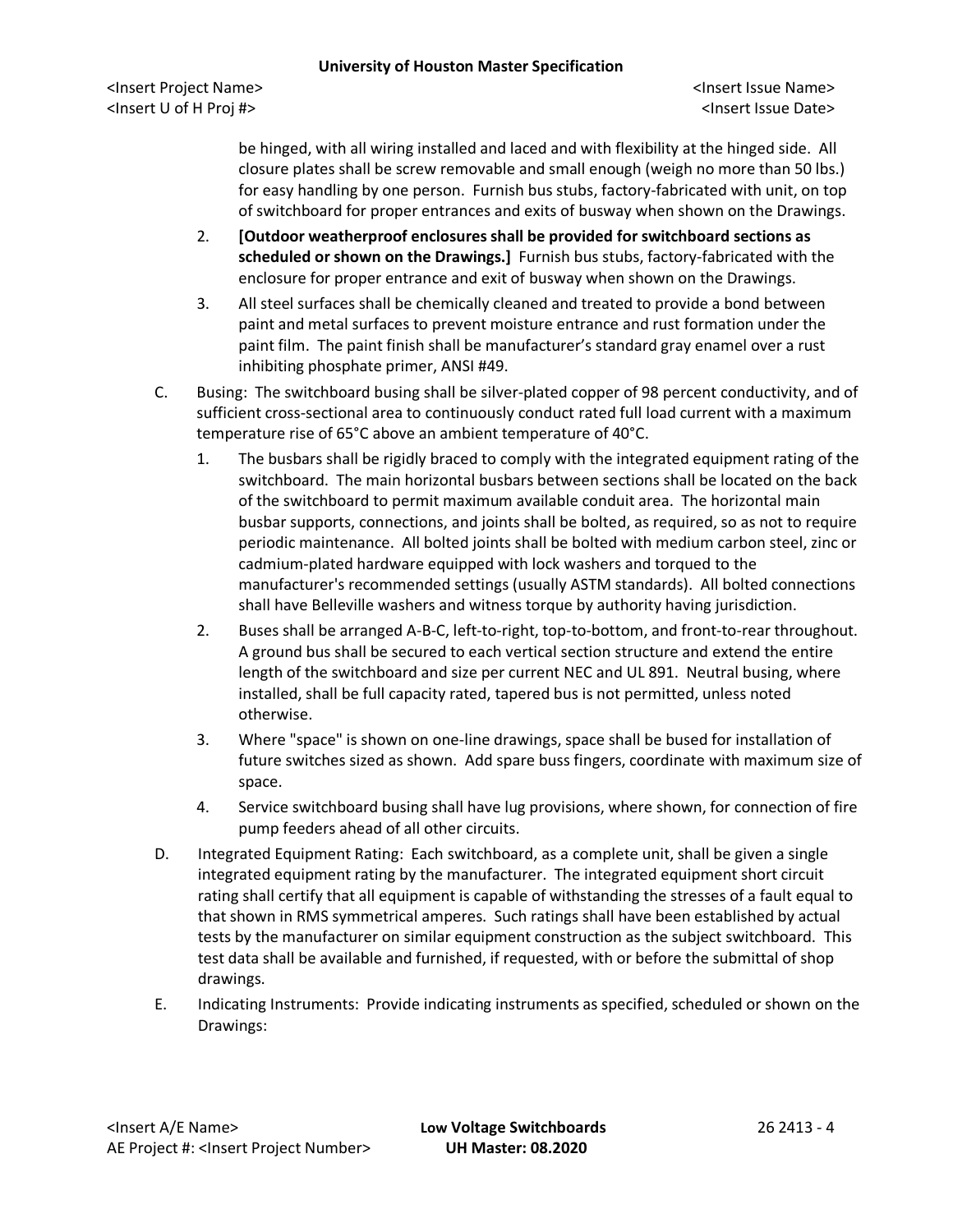<Insert Project Name> <Insert Issue Name> <Insert U of H Proj #> <Insert Issue Date>

- 1. Current Transformers: ANSI C57.13; 5 ampere secondary, window type, primary/secondary ratio as required; burden and accuracy consistent with connected metering and relay devices, 60 Hz.
- 2. Potential Transformers: ANSI C57.13; 120 volt secondary, disconnecting type with integral fuse mountings, primary/secondary ratio as required; burden and accuracy consistent with connected metering and relay devices, 60 Hz.
- 3. Electronic Metering Device: Provide electronic metering devices to meter the main bus as scheduled or shown on the Drawings. Device shall be a Shark 250 V4 meter or equivalent. The unit shall be Underwriters' Laboratory listed per UL508.
	- a. The electronic metering device shall have a six-digit LED readout which will allow local display of the following electrical parameters:
		- 1) Voltmeter, phase to phase and phase to neutral.
		- 2) Current, per phase RMS and 3-phase average.
		- 3) Demand current, per phase.
		- 4) Power factor, per phase and 3-phase total.
		- 5) Real power, 3-phase total.
		- 6) Reactive power, 3-phase total.
		- 7) Apparent power, 3-phase total.
		- 8) Energy (MWH).
		- 9) Reactive Energy (MVARH).
		- 10) Frequency.
		- 11) Average demand real power.
	- b. The electronic metering device shall have the following additional features and characteristics.
		- 1) Built-in communications capability which will allow multipoint communication to a remote PC via an RS-485 communications port and TCP/IP Ethernet communication capability.
		- 2) Adjustable demand interval (5-60 minutes).
		- 3) Nonvolatile memory for storing all historical data.
		- 4) A "waveform capture" function to store voltage and current waveforms in memory for analysis via the communications port.
	- c. Setup of the electronic metering device shall be accomplished from the front of the device. It shall not be necessary to open the front of the enclosure to reach rearmounted dip-switches. Setup parameters shall include CT ratio, PT ratio, system type (3-wire or 4-wire) and demand interval.
	- d. All setup and reset functions shall be key switch or password protected to prevent unauthorized or accidental change of value.
		- 1) The accuracy of the electronic metering device in percent of full scale for various readouts shall be as follows:
		- 2) Current and voltage measurements +/- 0.1 percent.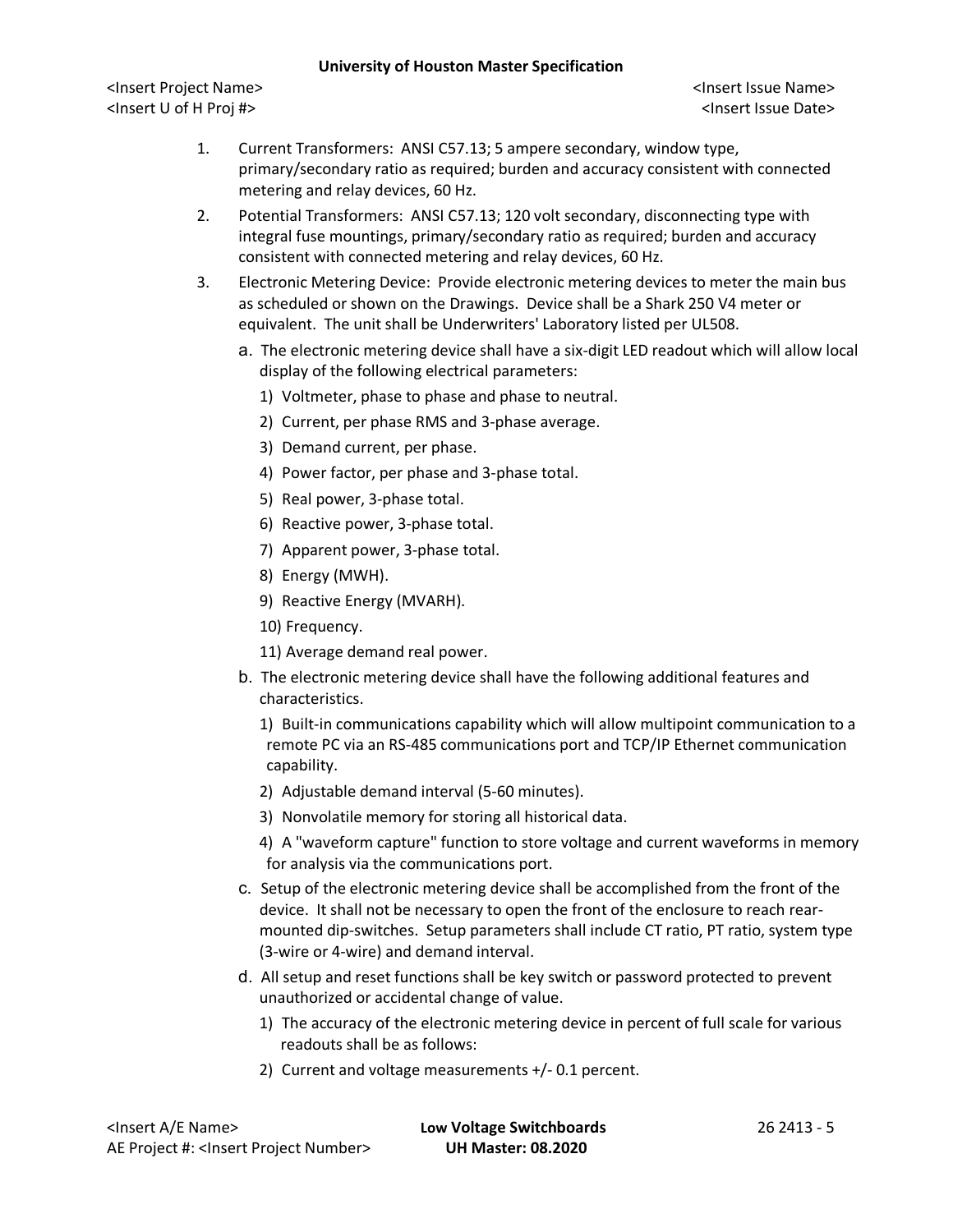<Insert Project Name> <Insert Issue Name> <Insert U of H Proj #> <Insert Issue Date>

- 3) Power and energy +/- 0.15 percent.
- 4) Frequency +/- 0.007 percent.
- 5) Power factor +/- 0.2 percent.
- 6) Data update time 1 Sec
- F. Overcurrent Devices:
	- 1. General: All protective devices shall be individually-mounted and arranged for stationary mounting.
	- 2. Molded Case Circuit Breakers [**1200 amp**] Frame and Larger: Circuit breakers shall be 100 percent rated, 3-pole devices with ampere rating as shown on the Drawings and additional features as listed below.
		- a. Breaker cases shall be constructed from high dielectric strength, glass-reinforced insulating material.
		- b. Breakers shall be manually operated and provided with a handle for charging a springloaded, quick-make quick-break mechanism. When charged, the stored energy mechanism shall be capable of closing the breaker and still have sufficient capacity to open the breaker before recharging the mechanism.
		- c. Breakers shall be stationary-mounted within the switchboard.
		- d. Breakers shall be equipped with a solid-state programmable flux shift trip device, and current sensors to control the breaker operation under overload and fault conditions. The solid-state electronic programmable trip device shall have the following features and tripping functions.
			- 1) Adjustable current setting.
			- 2) Adjustable long-time delay.
			- 3) Adjustable instantaneous pick-up.
			- 4) Adjustable short time delay.
			- 5) Adjustable short time pick-up.
			- 6) Adjustable ground fault delay.
			- 7) Adjustable ground fault pick-up.
		- e. Breakers shall have a minimum symmetrical interrupting rating of 65,000 amperes or as scheduled or shown on the Drawings.
		- f. Breakers shall be equipped with a factory-installed padlock option over the "OFF" button to prevent charging the mechanism or closing the breaker.
	- 3. Molded Case Circuit Breakers **[800 amp]** Frame and Smaller: Circuit breakers shall be 100 percent rated, 3-pole devices with ampere rating as shown on the Drawings and additional features as listed below.
		- a. Breakers shall be constructed of a molded case design.
		- b. Breakers shall be stationary-mounted within the switchboard.
		- c. Breakers shall be equipped with a solid-state programmable flux shift trip device, and current sensors to control the breaker operation under overload, ground and phase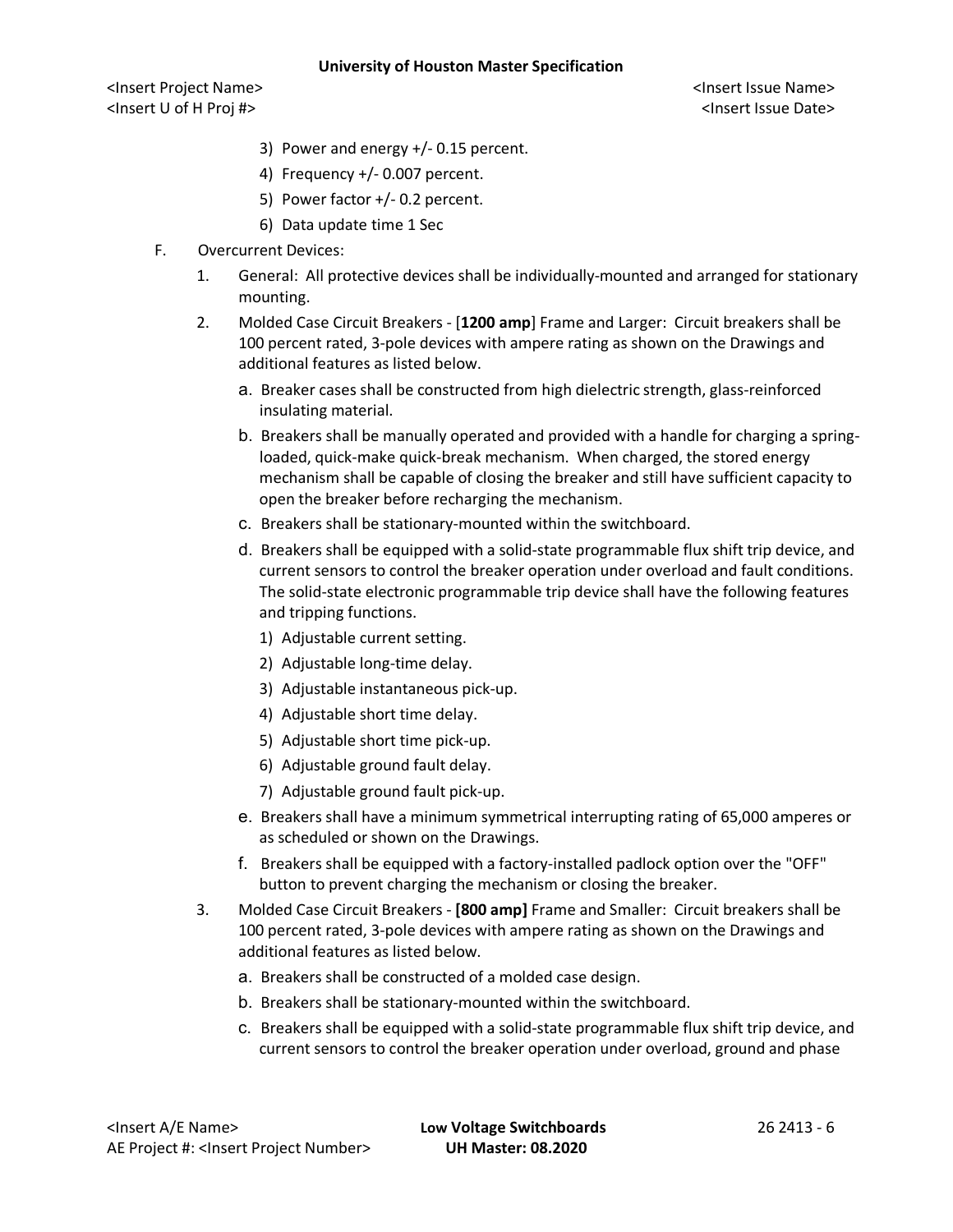<Insert Project Name> <Insert Issue Name> <Insert U of H Proj #> <Insert Issue Date>

fault conditions. The solid-state electronic programmable trip device shall have the following features and tripping functions.

- 1) Adjustable current setting.
- 2) Adjustable long-time delay.
- 3) Adjustable instantaneous pick-up.
- 4) Adjustable short time delay.
- 5) Adjustable short time pick-up.
- 6) Adjustable ground fault delay.
- 7) Adjustable ground fault pick-up.
- d. Breakers shall have a minimum symmetrical interrupting rating of 65,000 amperes or as scheduled or shown on the Drawings.
- e. Breakers shall be equipped with a factory-installed padlock option over the breaker handle to prevent closing the breaker.
- 4. Bolted Pressure Contact Switches: Main switches and branch switches 1200 amperes and larger shall be fusible bolted pressure contact switches with ratings as shown. The switches shall be dead front type with a fuse door interlock and provisions for padlocking in the open position with at least three padlocks. The bolted contacts shall firmly bolt the movable blades to both the top and bottom stationary contacts. The switch shall have a quick-make quick-break mechanism. Easily replaceable stationary arc tips and arc chambers shall be used. The switch shall be capable of opening and closing into a fault of six times current-rating in accordance with UL requirements. Bolted pressure switches shall be 100 percent rated when installed in switchboard enclosure. Switches shall be charge-before-close with an electric trip. Electric trip shall be closed only after the opening spring has been charged ready for opening by electric trip solenoid or manual pushbutton. Provide primary and secondary fused control power transformer for electric trip. **[Main and branch switches shall be provided with blown fuse protection for use with the electric trip.]** A blown fuse indicator light shall be provided.
- 5. Fusible Switches: Branch switches 800 amperes and smaller shall be quick-make quickbreak fusible switches with ratings as shown. Each switch shall be enclosed in a separate steel enclosure. The enclosure shall employ a hinged cover for access to the fuses. Cover shall be interlocked with the operating handle to prevent opening the cover when the switch is in the "ON" position. This interlock shall be constructed so that it can be overridden for testing fuses without interrupting service. Switches shall have padlocking provisions in the "OFF" position. Switches shall include positive pressure rejection type fuse clips for use with UL Class R fuses and be UL-labeled for 200,000 AIC. Fuses larger than 600 ampere shall be Class "L" bolt-in.
- G. Ground Fault Protection: Where specified, scheduled or shown on the Drawings, ground fault protection shall be achieved by integral ground fault sensing in the circuit breaker trip unit with adjustable pickup for ground fault currents, field-adjustable from 100 amperes to 1200 amperes and instantaneous to 60 cycle time delay. The ground fault protection system shall include all necessary sensors, internal wiring, and relays to coordinate opening faulted circuits monitored.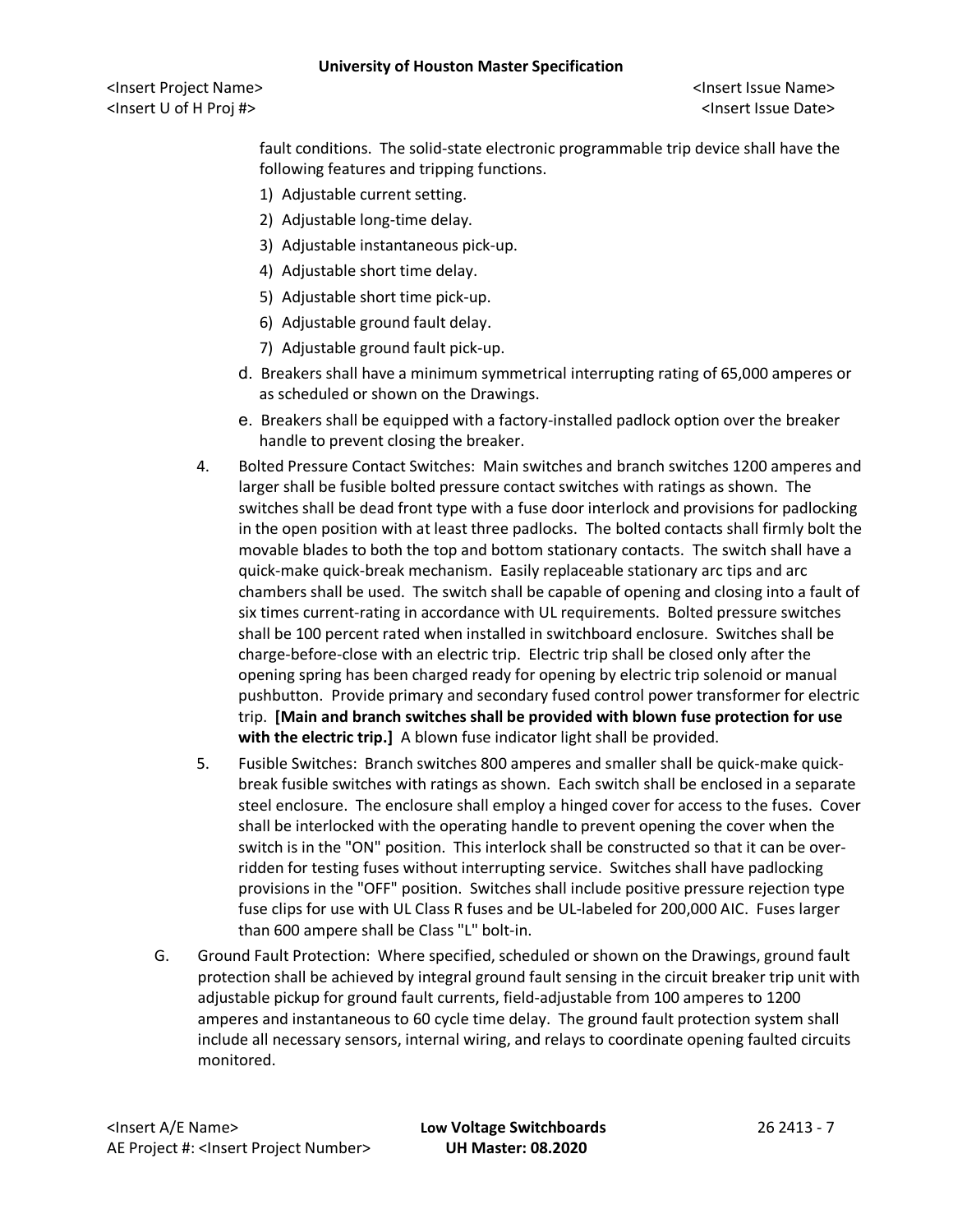<Insert Project Name> <Insert Issue Name> <Insert U of H Proj #> <Insert Issue Date>

- 1. Ground fault trip function shall also have output contacts for breaker/switch tripping and shall incorporate a memory function to recognize and initiate tripping on intermittent ground faults.
- 2. Ground fault protection shall be set at minimum settings for both current and time during construction. The switchboard manufacturer shall include in the submittal data for the switchboard, the minimum setting of the devices and the recommended setting for normal building operation.
- 3. The ground fault system shall be factory-tested prior to shipment as specified herein:
	- a. Engineer, with review and approval by Owner, shall provide a factory ground fault protection system test for circuit testing and verification of tripping characteristics. The manufacturer shall pass predetermined values of current through the relay sensors and measure the relay tripping time for each phase and neutral (if required). The measured time current relationships shall be compared to the relay trip characteristic curves. If the relay trips outside the range of values indicated on the curve, the relay shall be replaced or recalibrated.
	- b. Additional auxiliary, pilot and control relays, electrically operated switches, shunt trip switches, and similar items shall have proper voltages applied to their circuits and satisfactory operation demonstrated.
	- c. Upon completion of the factory ground fault protection system test, the current and time on each relay shall be set to their minimum values.
- H. Space Heaters: Provide factory-installed electric space heaters of sufficient wattage in each vertical section to maintain enclosure temperature above expected dew point.
	- 1. Space Heater Control: Provide space heater ammeter with bypass push button thermostats to maintain temperature of each section above expected dew point.
	- 2. Space Heater Power Source: Provide transformer, factory-installed in switchboard.
- I. Auxiliary Section: Auxiliary section shall be matched and aligned with basic switchboard.
- J. Utility Metering Compartment: Provide fabricated compartment and section complying with utility company's requirements. If separate vertical section is required for utility metering, match and align with basic switchboard.
- K. Bus Transition and Incoming Pull Sections: Match and align with basic switchboard.
- L. Front Covers and Doors:
	- 1. Front covers shall be screw removable with a single tool.
	- 2. All doors shall be hinged with removable hinge pins.

# PART 3 - EXECUTION

- 3.1 INSTALLATION OF SWITCHBOARDS
	- A. General: Install switchboards where shown, in accordance with the manufacturer's written instructions and recognized industry practices to ensure that the switchboards comply with the requirements and serve the intended purposes.
	- B. Standards: Comply with the requirements of NEMA and NEC standards and applicable portions of NECA's "Standard of Installation", for installation of switchboards.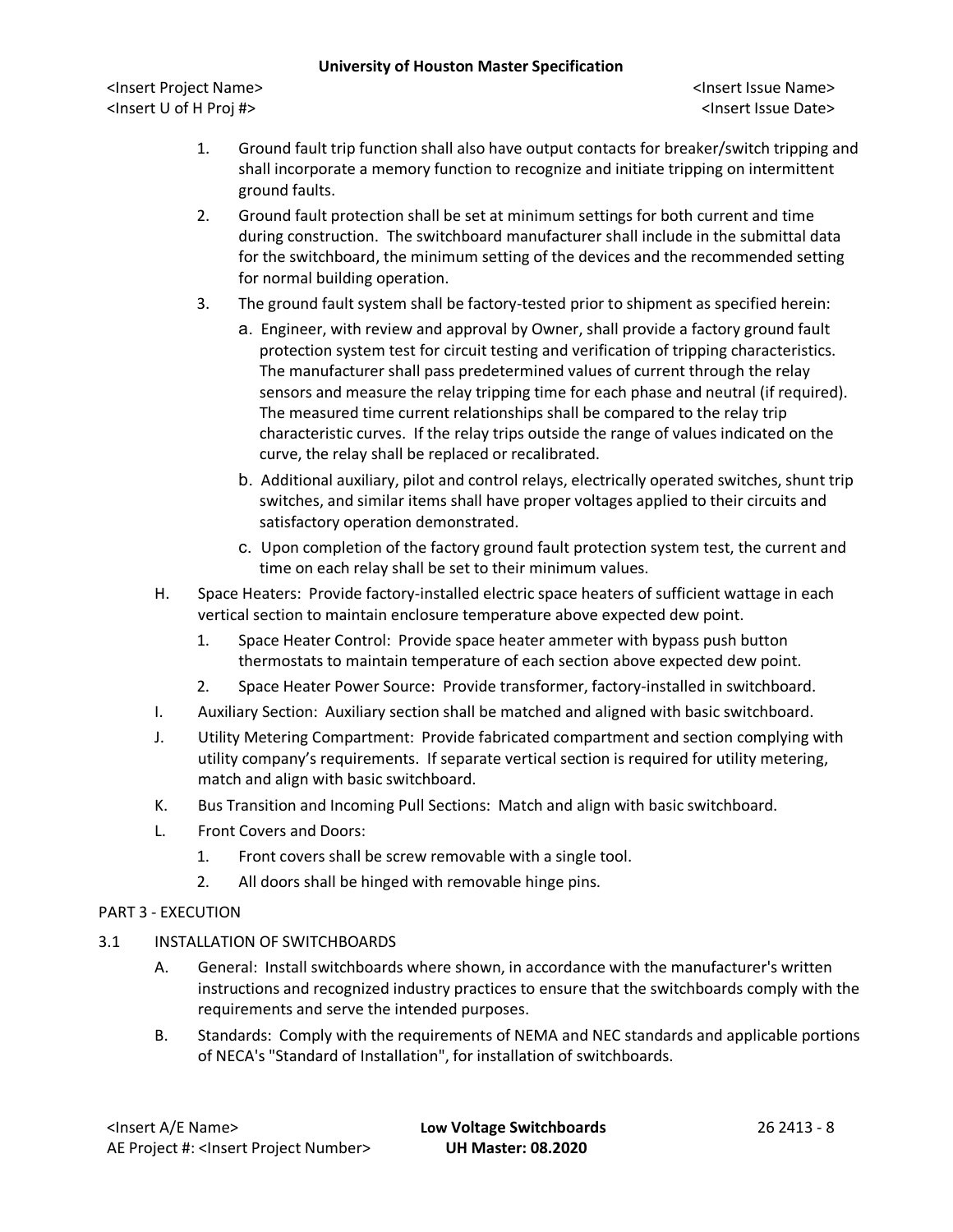<Insert Project Name> <Insert Issue Name> <Insert U of H Proj #> <Insert Issue Date>

- C. Tightness: Torque bus connections (must be witnessed by Owner) and tighten mechanical fasteners.
- D. Fuses: Install fuses of the ratings shown in each switchboard, as applicable. Provide 3 spares for all fuses over 200A. All fuses shall be tested prior to installation.
- E. Concrete Pads: Install switchboards on a reinforced concrete housekeeping pad. The housekeeping pad shall extend 3 inches beyond the housing of the switchboard unless shown otherwise. Switchboard shall be bolted to the housekeeping pad using 3/8 inch minimum galvanized bolts and anchors on 30 inch maximum centers. Furnish the exact position of any block outs, dimensions, and location of the housekeeping pads in a timely manner so as to prevent delay of the concrete work. Refer to Section 26 0501 "Electrical Basic Materials and Methods", for additional requirements.
- F. Adjustment: Adjust operating mechanisms for free mechanical movement.
- G. Finish: Touch-up scratched or marred surfaces to match original finish.
- H. The switchboard ground bus shall be connected at a minimum of two locations to the ground grid with a minimum conductor sized per NEC Article 250. The switchboard frame shall be bonded to the ground grid with a minimum sized bonding per NEC Article 250.

# 3.2 TESTING

- A. Pre-Energization Checks: Prior to energization, check switchboards for continuity of circuits and for short circuits. All testing documentation must be in order and present at time of energization, and must have Owner present.
- B. Switchboard Insulation Resistance Test: Each switchboard bus shall have its insulation resistance tested after the installation is complete except for line and load side connections. Tests shall be made using a Biddle Megger or equivalent test instrument at a voltage to comply with NETA ATS insulation resistance values per the operating voltage of the equipment with resistance recorded after 30 and 60 seconds of operation at slip speed. Resistance shall be measured from phase-to-phase and from phase-to-ground. Bus, which does not meet or exceed NETA ATS bus insulation acceptance values, shall be repaired or replaced and retested until an acceptable resistance is obtained.
- C. Ground Fault Protection System Test: Following completion of the construction work and prior to final acceptance testing, the ground fault protection system shall be field-tested and reset to the Engineer's settings for both current and time by a representative of the third party test company engineering service department. The field test shall be conducted in a similar manner to the factory test in that a cable from a low voltage, high-current test set shall be passed through each current sensor. The time and current values for the ground fault function of circuit breakers shall be checked against the ground fault characteristic curves and relays which fail to pick up within the published curves shall be recalibrated or replaced. This test shall also demonstrate the complete system reliability in that the overcurrent devices shall actually open.
- D. Submittals: Contractor shall furnish all instruments and personnel required for tests. Submit four copies of certified test results to the Engineer for review. Test reports shall include switchboard tested, date and time of test, relative humidity, temperature, and weather conditions.
- E. Thermographic Testing: Refer to Section 26 0125 "Electrical Testing" for thermographic testing.